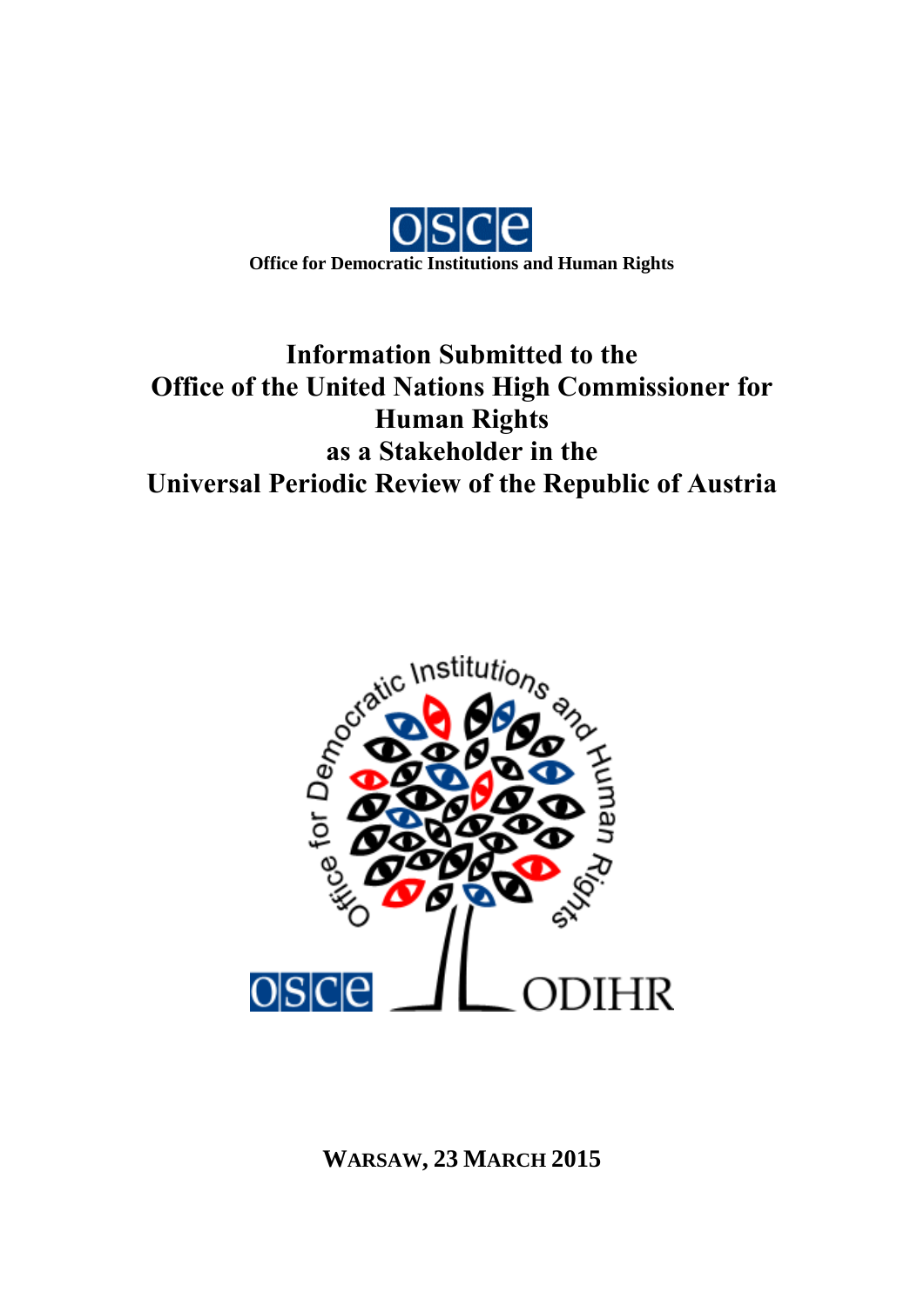## **OSCE/ODIHR Submission of Information about an OSCE participating State or Partner for Co-operation under consideration in the Universal Periodic Review Process**

**Participating/Partner State:** Austria **UPR Session and Date of Review:** 23d Session, 2-13 November 2015

## **Background**

The Republic of Austria is participating State in the Organization for Security and Cooperation in Europe (OSCE) and has thus undertaken and has recently reaffirmed a wide range of political commitments in the "human dimension" of security as outlined in relevant OSCE documents.<sup>1</sup> The OSCE Office for Democratic Institutions and Human Rights (OSCE/ODIHR) has been mandated by OSCE participating States, including the Republic of Austria, to assist them in implementing their human dimension commitments. OSCE/ODIHR assistance includes election observation and assessment activities as well as monitoring and providing assessments, advice and recommendations relating to implementation of commitments in the fields of human rights, democracy, tolerance and nondiscrimination, and the situation of Roma and Sinti in the OSCE area. The present submission provides publicly available country-specific information that may assist participants in the Universal Periodic Review process in assessing the situation in the Republic of Austria and its implementation of past recommendations, as well as to formulate new recommendations that may be relevant to enhancing the enjoyment of human rights and fundamental freedoms.

# **Election-related activities**

<u>.</u>

Parliamentary Elections, 29 September 2013. Following an invitation from the the Permanent Mission of Austria to the OSCE and based on the recommendations of a Needs Assessment Mission (NAM) conducted from 29 to 30 April 2013, the OSCE/ODIHR on 19 September deployed an Election Expert Team (EET) for the 29 September 2013 parliamentary elections.

The OSCE/ODIHR EET consisted of three experts drawn from three OSCE participating States. The OSCE/ODIHR EET assessed the legal framework, political party and campaign finance regulations, and the complaints and appeals system. In line with OSCE/ODIHR methodology, the OSCE/ODIHR EET did not undertake a comprehensive and systematic observation of the electoral process or Election Day procedures. Therefore, the EET final report was limited in scope and did not offer an overall assessment of the electoral process.<sup>2</sup>

According to the report, this election was administered in a commendably open, transparent, professional, and efficient manner, commanding a high level of public confidence. The legal framework provides a sound basis for the conduct of democratic elections. Legislation regulating political party and campaign financing was adopted in 2012, addressing a prior OSCE/ODIHR recommendation. The law, however, does not provide for domestic observation by civic organizations, as called for by the 1990 OSCE Copenhagen Document.

<sup>&</sup>lt;sup>1</sup> Compendium of OSCE Human Dimension Commitments, vol 1 and 2; Astana Commemorative Declaration, 2010.

<sup>2</sup> See the full report at[: http://www.osce.org/odihr/elections/austria/104993.](http://www.osce.org/odihr/elections/austria/104993)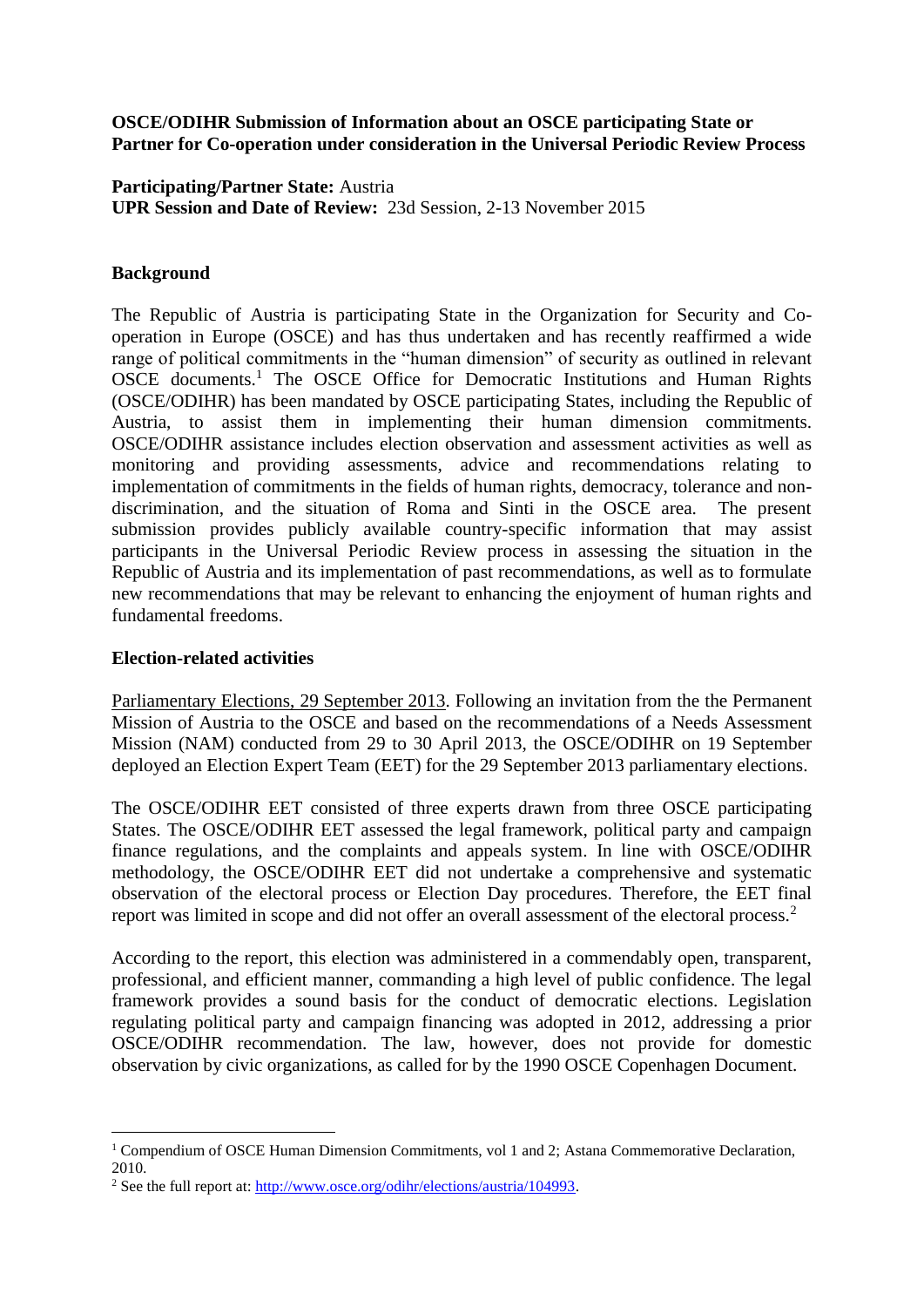Presidential Election, 25 April 2010. Following an invitation from the Permanent Mission of Austria to the OSCE and based on the findings and conclusions of a NAM undertaken from 10 to 12 February 2010, the OSCE/ODIHR Election Assessment Mission (EAM) was deployed from 11-30 April for the 25 April 2010 presidential election.

The OSCE/ODIHR EAM consisted of 11 experts from 10 OSCE participating States. According to standard practice, the OSCE/ODIHR EAM did not undertake a comprehensive and systematic observation of Election Day proceedings, but OSCE/ODIHR EAM experts visited all nine federal provinces during the mission.

According to the mission's final report "This election was administered in an efficient and professional manner and commanded a high level of public confidence. The nature of the contest in which three of the five parliamentary parties declined to field candidates to challenge a popular incumbent president, limited voter choice and contributed to a low-key campaign, lacking vigorous debate."3

# **Legislation reviewed by ODIHR**

Upon request by authorities of a participating State, and OSCE field operation or another OSCE institution, the OSCE/ODIHR reviews draft or enacted legislation of OSCE participating States on topics relating to the human dimension of security for its conformity with OSCE commitments and other international standards. The legal reviews and opinions, often produced in co-operation with the Venice Commission of the Council of Europe, are available at [www.legislationline.org.](http://www.legislationline.org/) Basic information about the constitutional system and human dimension-related legislation of Austria is also available in English on www.legislationline.org.

In 2011-2014, one legal opinion (on topics other than elections) was issued on draft legislation of Austria:

OSCE/ODIHR Opinion on the Draft Federal Law of Austria Amending the Law on the Recognition of Adherents to Islam as a Religious Society (Opinion-Nr.: FOR-AT/264/2014 [RJU]), issued on 7 November 2014. This Opinion requested by the Permanent Representative of Austria to the Organization for Security and Co-operation in Europe (OSCE) on 17 October 2014, was prepared with the aim of assessing the draft law against the background of its compatibility with relevant international human rights standards and OSCE commitments. The OSCE/ODIHR viewed the aim of the draft law positively, which was to clearly regulate the legal status of Islamic religious societies in Austria. At the same time, OSCE/ODIHR noted that certain provisions of the draft law may need to be amended to bring it in line with international standards. In particular, conditions for the recognition of religious societies should have been eased, and the wide range of grounds for the withdrawal of recognition of such societies, and for the withdrawal of legal personality of their constituent communities of worship, should be significantly reduced. It was recommended that the draft law should provide more protection for the autonomy of the religious societies and either remove or narrowly word the provision regulating a ban on foreign funding of religious societies. The Opinion proposed to remove provisions on the automatic dissolution of existing associations spreading religious doctrine. Provisions affecting the freedom of peaceful assembly should be likewise removed: it was recommended to address these issues

 $\overline{3}$ 

<sup>3</sup> See the full report at: [http://www.osce.org/odihr/elections/austria/111362.](http://www.osce.org/odihr/elections/austria/111362)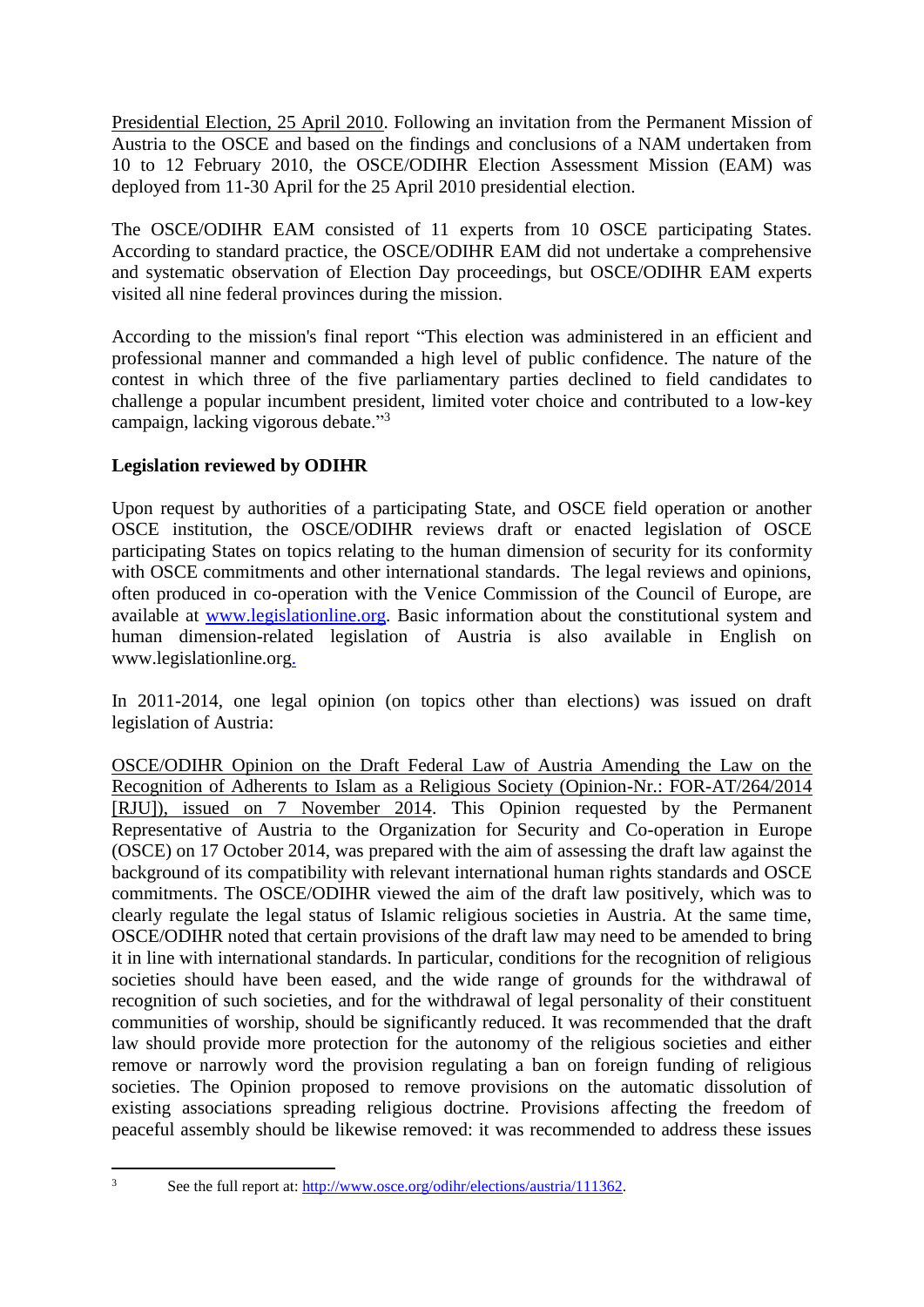under generally applicable legislation. The draft Law was passed on 25 February 2015. None of the recommendations were taken into account.

# **Tolerance and non-discrimination issues, including incidents of and responses to hate crime**

OSCE participating States have made a number of commitments to promote tolerance and non-discrimination and specifically to combat hate crime, and the OSCE/ODIHR supports states in their implementation of those commitments. In this context, the OSCE/ODIHR reports annually on hate crimes, incidents and responses in the OSCE region– to highlight the prevalence of hate crimes and good practices that participating States and civil society have adopted to tackle them. It also helps participating States to design and draft legislation that effectively addresses hate crimes; provides training that builds the capacity of participating States' criminal justice systems and the law-enforcement officials, prosecutors and judges that staff them; raises awareness of hate crimes among governmental officials, civil society and international organizations; and supports the efforts of civil society to monitor and report hate crimes.

Information concerning Austria in OSCE/ODIHR's most recent hate crime reporting cycle  $(2013)^4$  includes the following:

Information from the Austrian authorities: For the 2013 reporting cycle, the National Point of Contact for Austria submitted a completed questionnaire and reported total of 110 hate crime, recorded by Interior Ministry. These data are also regularly published.<sup>5</sup> Specifically, Austria recorded 61 racist/xenophobic crimes, 37 anti-Semitic crimes and 12 anti-Muslim crimes. This information was not broken down by crime type and includes some cases of hate speech or discrimination. The Austrian authorities also reported that the Ministry of the Interior's Federal Agency for State Protection and Counterterrorism has been conducting an awarenessraising campaign among prison staff regarding extremist radicalization and recruitment since 2012.

Information from civil society organizations and groups: Additionally, ODIHR sent requests for information on hate crime incidents in Austria to inter-governmental organizations and to international and local civil society organizations and groups. In terms of racist or xenophobic incidents, Anti-Discrimination Office Styria reported one physical assault by a group against a taxi driver and one incident of threats against two girls on a tram. ZARA reported 11 physical assaults, two of which resulted in serious injuries. In seven cases, the victims were women. ZARA also reported an attempted arson against a camp for asylum seekers; three incidents of damage to property, one of which included an incident of graffiti; four incidents of threats; one attack by a group against a Turkish cultural center; and 11 incidents of racist graffiti.

Several incidents based on bias against Roma were reported. ZARA and the Romano Centro reported one incident of threats and a planned arson attack against a group of Roma by a group, which had been organized on Facebook and the Anti-Discrimination Office Styria reported one physical assault against two Roma men.

1

<sup>4</sup> http://hatecrime.osce.org/austria.

<sup>5</sup> http://www.bmi.gv.at/cms/BMI\_Verfassungsschutz/BVT\_VSB\_2014\_V20140613\_online.pdf.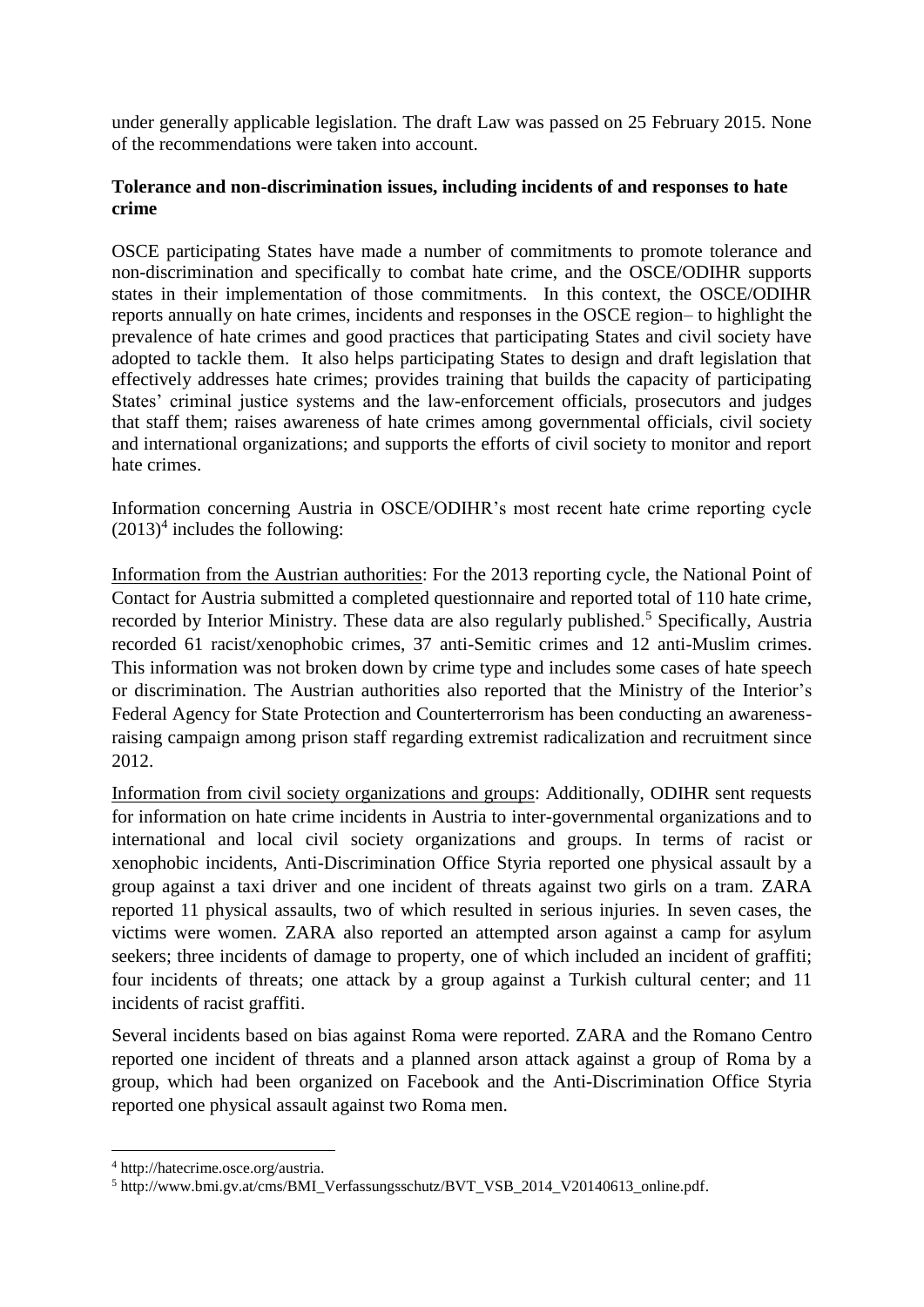On anti-Semitism, ZARA reported 29 incidents of graffiti, one of which involved a synagogue, and several incidents of damage to commemorative Stolpersteine (small stones commemorating individual victims of Nazism) and The Forum Against anti-Semitism reported seven physical assaults, six incidents of damage to property, 48 incidents of vandalism and 24 threats. Incidents based on bias against Muslims were also reported to ODIHR. ZARA reported two physical assaults, in which women were attacked because of their religious and ethnic backgrounds, and 13 incidents of graffiti, one of which targeted a mosque. World Without Nazism reported one physical assault against a Muslim woman who was wearing a headscarf. Anti-Discrimination Office Styria reported one incident of threats against Muslim girls wearing headscarves.

Incidents of bias against Christians and members of other religions were also reported to ODIHR. The Observatory on Intolerance and Discrimination against Christians reported two incidents of the desecration of places of worship, one of which included burglary. The European Association of Jehovah's Christian Witnesses / Jehovah's Witnesses – Austria reported seven incidents of damage to places of worship involving buildings being broken into or vandalized.

In 2013, another participating State, the Holy See reported one case of anti-Polish graffiti on the wall of a church where a priest of Polish descent works. Austrian authorities reported back that the perpetrator was not identified and that no bias motivation was established. The Holy See also reported one case of damage to church property when shoes were thrown at an altar during a Christmas midnight mass. Austrian authorities reported back that the court proceedings ended with an acquittal of the accused on the grounds of mental incapacity, and that religious bias motivation could not be established. The Holy See also reported 23 incidents targeting Christian symbols or sites.

Finally, Anti-Discrimination Office Styria reported one incident in which a transgender person was spat at.

Starting with its 2012 reporting cycle, ODIHR introduced a system of key observations for all countries, based on OSCE Ministerial Commitments related to hate crime recording and monitoring. For its 2013 reporting cycle, ODIHR made the following observation in relation to Austria: 'Austria has not reported on hate crimes separately from cases of hate speech'.

## **Roma and Sinti issues**

NTR

**Country-specific ODIHR monitoring, assessment, co-operation and assistance activities (other than elections)**

NTR

**Other assessments and recommendations contained in ODIHR reports on thematic human issues**

## *Gender Equality and Democratic Governance*

In February 2014, ODIHR organized a *Roundtable on Politics, Power and Women: the Local Perspective*, in co-operation with the Go-Governance Institute and the Buerger Forum Europa 2020. The Roundtable aimed to raise awareness about OSCE commitments, good practices